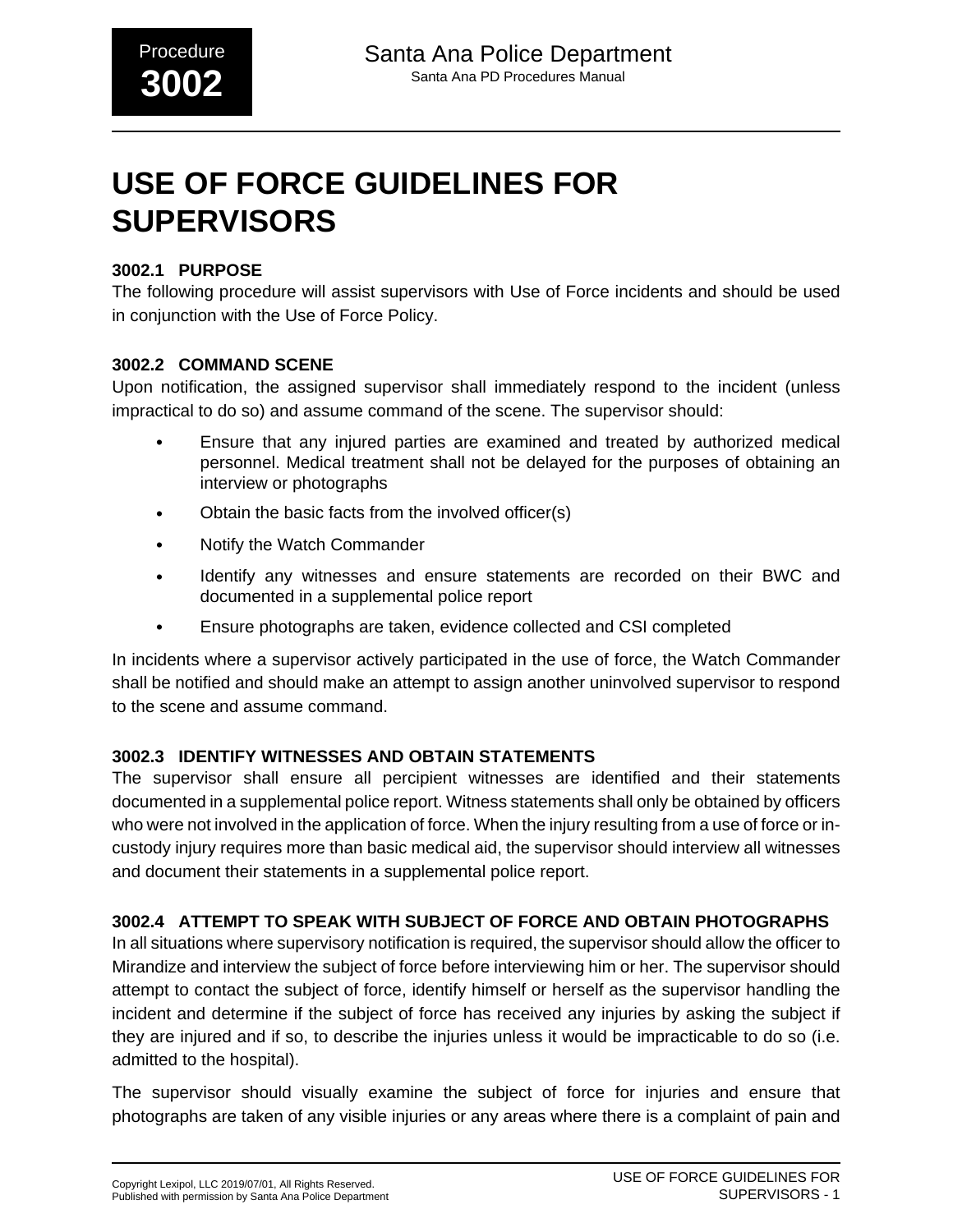# Santa Ana Police Department

Santa Ana PD Procedures Manual

# USE OF FORCE GUIDELINES FOR SUPERVISORS

may, if necessary, take overall photographs of uninjured areas. If the subject of force refuses to be photographed, the supervisor should describe the injury in detail (or lack, thereof) and describe the words (using quotes) that were used by the subject of force to indicate a refusal to allow photographs. The supervisor shall record the contact on their BWC.

If the subject of force waived Miranda, the supervisor may interview the subject of force, summarize the content of the interview in a supplemental police report and document the fact the interview was recorded and booked into Evidence.

If the subject of force invoked Miranda, the supervisor should not attempt to interview the subject of force about the incident. However, the supervisor may inquire about any alleged injuries and/ or complaints of pain but should admonish the subject of force that the inquiries are limited to any alleged injuries and/or complaints of pain only. If the subject of force wants to discuss questions related to the criminal investigation, the supervisor should admonish the subject of force once again of their Miranda Rights and obtain a waiver prior to conducting an interview.

#### **3002.5 PERSONNEL COMPLAINTS DURING USE OF FORCE INVESTIGATIONS**

Refer to the Administrative Investigation and Personnel Complaints Policy. Supervisors receiving personnel complaints during a use of force investigation should use documentation in their supplemental police report as follows: "(individual) provided me with a statement that was recorded as part of an administrative process and not documented in this supplemental police report."

Complaints of excessive force made after the initial responding supervisor completes a use of force review may be handled by Professional Standards.

#### **3002.6 SUPERVISOR DOCUMENTATION**

For incidents defined in the Notification to Supervisors section of the Use of Force Policy, supervisors must complete a supplemental police report documenting their involvement in the incident and complete a Blue Team entry.

- The supervisor must complete the following by end of watch:
	- Entry into the "Blue Team" software program
	- Download or book audio, video and/or photographs
	- A separate entry in BlueTeam "Complaint" if there was a personnel complaint
- Within seven (7) days after the incident, the supervisor must complete:
	- A supplemental police report, unless the report contains information necessary for the filing of criminal charges, then it will be submitted prior to the supervisor's end of watch
- Administrative Investigations shall be submitted in accordance with the Administrative Investigation and Personnel Complaints Policy.

Commander approval is required to extend the timelines described above.